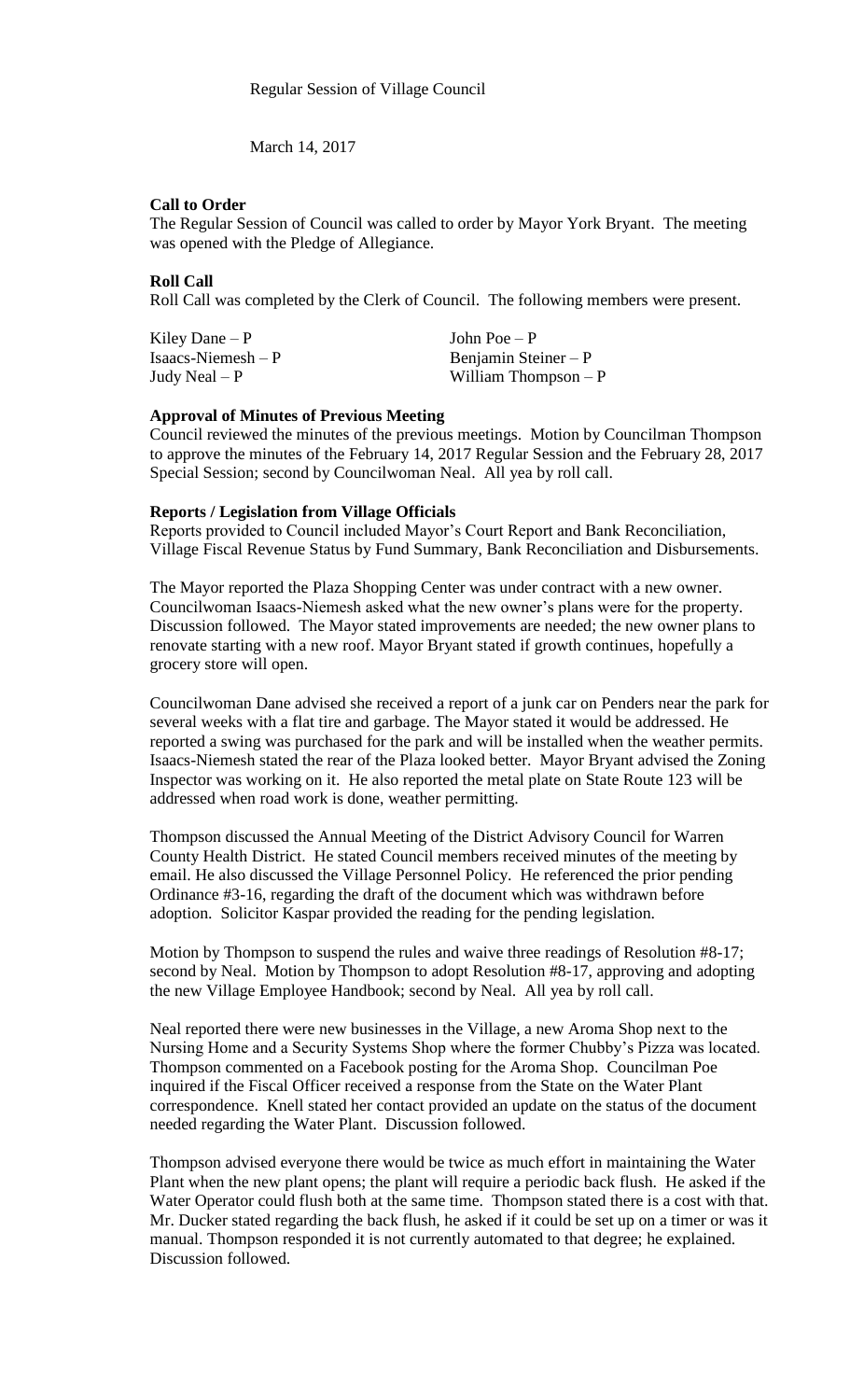#### Regular Session of Village Council

March 14, 2017

Mayor Bryant requested a motion on the 2017 Ohio Basic Code. The Solicitor provided the reading for the pending Ordinance.

Motion by Isaacs-Niemesh to suspend the rules and waive three readings of Ordinance #1- 17; second by Neal. All yea by roll call. Motion by Thompson to adopt Ordinance #1-17, approving, adopting and enacting the 2017 American Legal Publishing Basic Code; second by Isaacs-Niemesh. All yea by roll call.

Fiscal Officer Nichole Knell explained Mike Bryant and Easton Vonholle received 80 hours of vacation in 2016. She explained a Resolution was needed retroactively for vacation pay.

Motion by Isaacs-Niemesh to suspend the rules and waive three readings of Resolution #6- 17; second by Neal. All yea by roll call. Motion by Poe to adopt Resolution #6-17, approving retroactive vacation for Bryant and VonHolle; second by Isaacs Niemesh. All yea by roll call.

Solicitor Kaspar provided the Second Reading for Resolution #1-17, establishing ODOT Bike Trail Signage. Thompson expounded on it for citizens present. Discussion followed.

Knell discussed roofing estimates she received, stating there were two quotes for the garage bay only at \$13,656 and \$11,664. In addition, bids were received for the Municipal Building offices; the lowest bid was an additional \$2,700 above the quote for the bay. She also discussed upcoming training she wished to attend which would require a two day hotel stay. Knell stated this would exceed her training budget by \$40. All were in agreement with the budget overage for the training costs. Discussion followed.

Motion by Poe to suspend the rules and waive three readings of Resolution #7-17; second by Neal. All yea by roll call. Motion by Poe to adopt Resolution #7-17, approving roofing repairs for Municipal Building and bay at \$14,354; second by Neal. All yea by roll call.

Kaspar reported her communicated with the Cain's attorney. He stated the Petition and Notice would be posted for six weeks prior to a public meeting and advised the Clerk of Council to prepare said posting.

#### **Linda Oda / Warren County Recorder**

Oda advised in her fifth year as Warren County Recorder, she handles land records only. She stated in the U.S., democracy works; we keep tract of lands records and gave an analogy, discussing the disparity with poor developing countries. The County Recorder advised the Ohio Revised Code requires she provide an annual report and distributed a copy of the report for Council and community members. This year in January 1300 documents were recorded, up from 2016 by approximately 100 documents. She advised property values will go up by about 10% by 2019.

Oda reported she is also assigned by the General Assembly to keep track of where all Veterans whose home was in Warren County are buried. She advised two interns were hired in her office and all records were converted to Excel within the last two years; the information was provided to Veteran Service Commission for flags at Veterans Day. Veterans may file DD214 documents and have them recorded and certified by her office; she provides a State ID Card and Honor Rewards Card. Businesses who participate in the program are shown on the County web site.

Referring to the graph provided in the report, Oda discussed 2016 revenue, \$2.4M. She advised \$1.2M was sent to the State; in 1999 the Recorder Fee doubled at the request of the Ohio General Assembly. The County sent half of its receipts to the State and the State would send funds, half back to the County. The County received money back in 2013, but has not received any money to benefit the County since that time. Discussion followed.

Judge Don Oda stated he was glad he had an opportunity to attend the meeting and connect with people he previously worked with in the Village. He advised he stopped practicing law